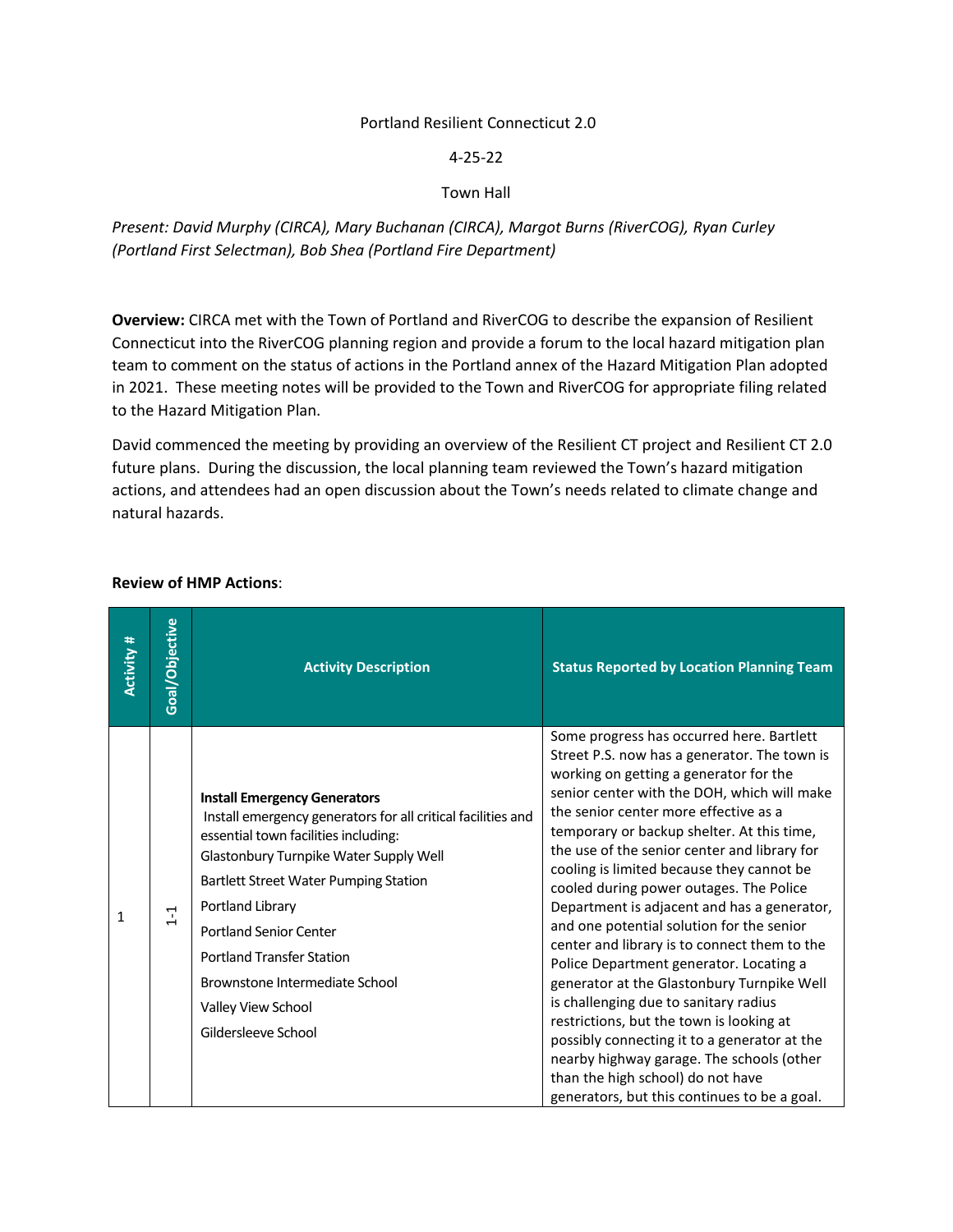| #<br>Activity | Goal/Objective | <b>Activity Description</b>                                                                                                                                                                                                          | <b>Status Reported by Location Planning Team</b>                                                                                                                                                                                                                             |
|---------------|----------------|--------------------------------------------------------------------------------------------------------------------------------------------------------------------------------------------------------------------------------------|------------------------------------------------------------------------------------------------------------------------------------------------------------------------------------------------------------------------------------------------------------------------------|
|               | $3-1$          | <b>Develop GIS Application</b><br>Acquire asset management technology and develop<br>a GIS application to assist personnel to capture<br>damages during a disaster for future public<br>assistance or mitigation grant applications. | This is still a need. A GIS system would help<br>with FEMA reporting requirements (the PA<br>reimbursement process after T.S. Isaias was<br>reportedly challenging). Portland could talk<br>to Deep River about how they funded their<br>recent GIS system with STEAP funds. |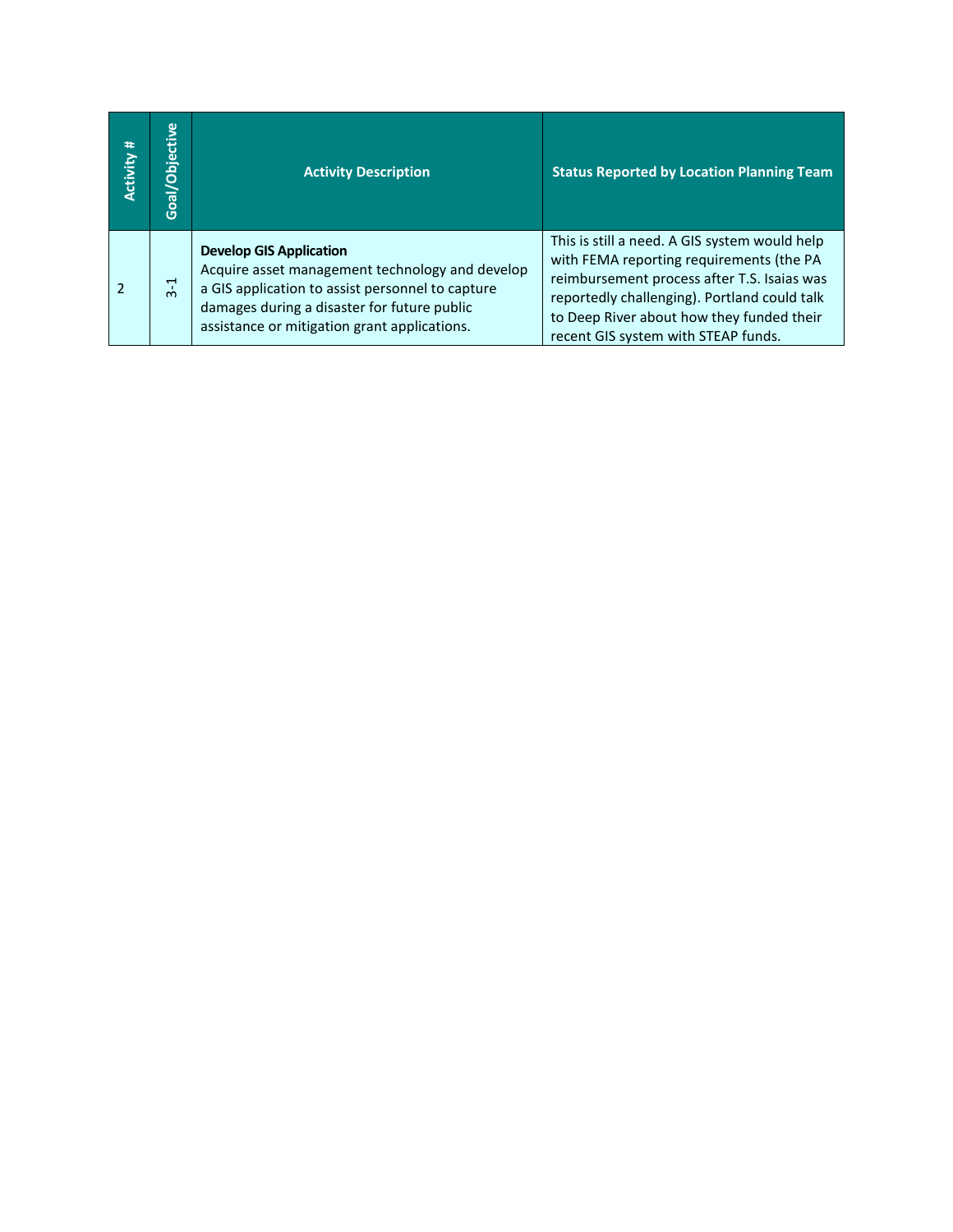|   |       | <b>Engineering Studies to Assess Flooding</b>                                                                                                                                                                                                                                                                                                                                                                                                                                                                                                                                                                                                                                                                                                                                                                                                                                                                                                                                                                                                                                                                                                                                                                                          |                                                                                                                                                                                                                                                                                                                                                                                                                                                                                                                                                                                                                                            |
|---|-------|----------------------------------------------------------------------------------------------------------------------------------------------------------------------------------------------------------------------------------------------------------------------------------------------------------------------------------------------------------------------------------------------------------------------------------------------------------------------------------------------------------------------------------------------------------------------------------------------------------------------------------------------------------------------------------------------------------------------------------------------------------------------------------------------------------------------------------------------------------------------------------------------------------------------------------------------------------------------------------------------------------------------------------------------------------------------------------------------------------------------------------------------------------------------------------------------------------------------------------------|--------------------------------------------------------------------------------------------------------------------------------------------------------------------------------------------------------------------------------------------------------------------------------------------------------------------------------------------------------------------------------------------------------------------------------------------------------------------------------------------------------------------------------------------------------------------------------------------------------------------------------------------|
|   |       | <b>Mitigation Options</b>                                                                                                                                                                                                                                                                                                                                                                                                                                                                                                                                                                                                                                                                                                                                                                                                                                                                                                                                                                                                                                                                                                                                                                                                              |                                                                                                                                                                                                                                                                                                                                                                                                                                                                                                                                                                                                                                            |
|   |       | Engineering study needed to determine                                                                                                                                                                                                                                                                                                                                                                                                                                                                                                                                                                                                                                                                                                                                                                                                                                                                                                                                                                                                                                                                                                                                                                                                  |                                                                                                                                                                                                                                                                                                                                                                                                                                                                                                                                                                                                                                            |
|   |       | mitigation options and costs to accomplish                                                                                                                                                                                                                                                                                                                                                                                                                                                                                                                                                                                                                                                                                                                                                                                                                                                                                                                                                                                                                                                                                                                                                                                             |                                                                                                                                                                                                                                                                                                                                                                                                                                                                                                                                                                                                                                            |
|   |       |                                                                                                                                                                                                                                                                                                                                                                                                                                                                                                                                                                                                                                                                                                                                                                                                                                                                                                                                                                                                                                                                                                                                                                                                                                        |                                                                                                                                                                                                                                                                                                                                                                                                                                                                                                                                                                                                                                            |
|   |       | follows:                                                                                                                                                                                                                                                                                                                                                                                                                                                                                                                                                                                                                                                                                                                                                                                                                                                                                                                                                                                                                                                                                                                                                                                                                               |                                                                                                                                                                                                                                                                                                                                                                                                                                                                                                                                                                                                                                            |
| 3 | $2-1$ | drainage improvement throughout Portland, as<br>Culvert east of Thompson Hill Road<br><b>Portland Police Department</b><br>٠<br><b>Portland Senior Center</b><br>Old Marlborough Turnpike culverts<br>Rose Hill Road<br>$\bullet$<br><b>Collins Hill Road</b><br>Sage Hollow Road<br>٠<br>Cox Road, east section<br>Main Street near intersection with<br><b>Williams Street</b><br>Drainage system at YMCA Camp<br>Ingersoll<br>4 Freestone Avenue<br>5 Edwards Road<br>Watercourse between Williams Street<br>and Main Street<br>Watercourse between High School<br>detention basin and Redberry Lane<br>314 Main Street- Brown Intermediate<br>School<br>Watercourse between Scenic Drive and<br><b>Main Street</b><br>Main Street from Middlesex Avenue to<br>bridge approach<br>Strongs Avenue near Route 17A<br>Isinglass Hill Road Bridge on Hales Brook<br>Old Marlborough Turnpike/East Cotton<br>Hill Road on Reservoir Brook<br><b>Culverts on Cox Road</b><br>Cox Road Bridge by Kelsey Pond<br>Penfield Hill Road by Cox Road<br>٠<br>Rose Hill Bridge on Carr Brook<br>Riverview Street near Yankee Boat Yard<br><b>Riverview Street at Grove Street</b><br>Bartlett Street at Route 17<br>Strickland Street at Route 17 | This list includes numerous vulnerabilities<br>rather than representing only a list of<br>concrete projects. Many of these involve<br>private residences. See later discussion for<br>details that may be relevant for the project<br>pipeline. Town staff will review this list and<br>tell CIRCA whether some of these can be<br>combined into larger projects and which are<br>located near critical infrastructure. A<br>discussion of the downtown drainage<br>challenges near the Police Department,<br>senior center, and library occurred during<br>this segment of the meeting; this discussion<br>is presented after this table. |
|   |       | Indian Hill Avenue at FC#2 picnic                                                                                                                                                                                                                                                                                                                                                                                                                                                                                                                                                                                                                                                                                                                                                                                                                                                                                                                                                                                                                                                                                                                                                                                                      |                                                                                                                                                                                                                                                                                                                                                                                                                                                                                                                                                                                                                                            |
|   |       | grounds                                                                                                                                                                                                                                                                                                                                                                                                                                                                                                                                                                                                                                                                                                                                                                                                                                                                                                                                                                                                                                                                                                                                                                                                                                |                                                                                                                                                                                                                                                                                                                                                                                                                                                                                                                                                                                                                                            |
|   |       | Tryon Street on the Connecticut River                                                                                                                                                                                                                                                                                                                                                                                                                                                                                                                                                                                                                                                                                                                                                                                                                                                                                                                                                                                                                                                                                                                                                                                                  |                                                                                                                                                                                                                                                                                                                                                                                                                                                                                                                                                                                                                                            |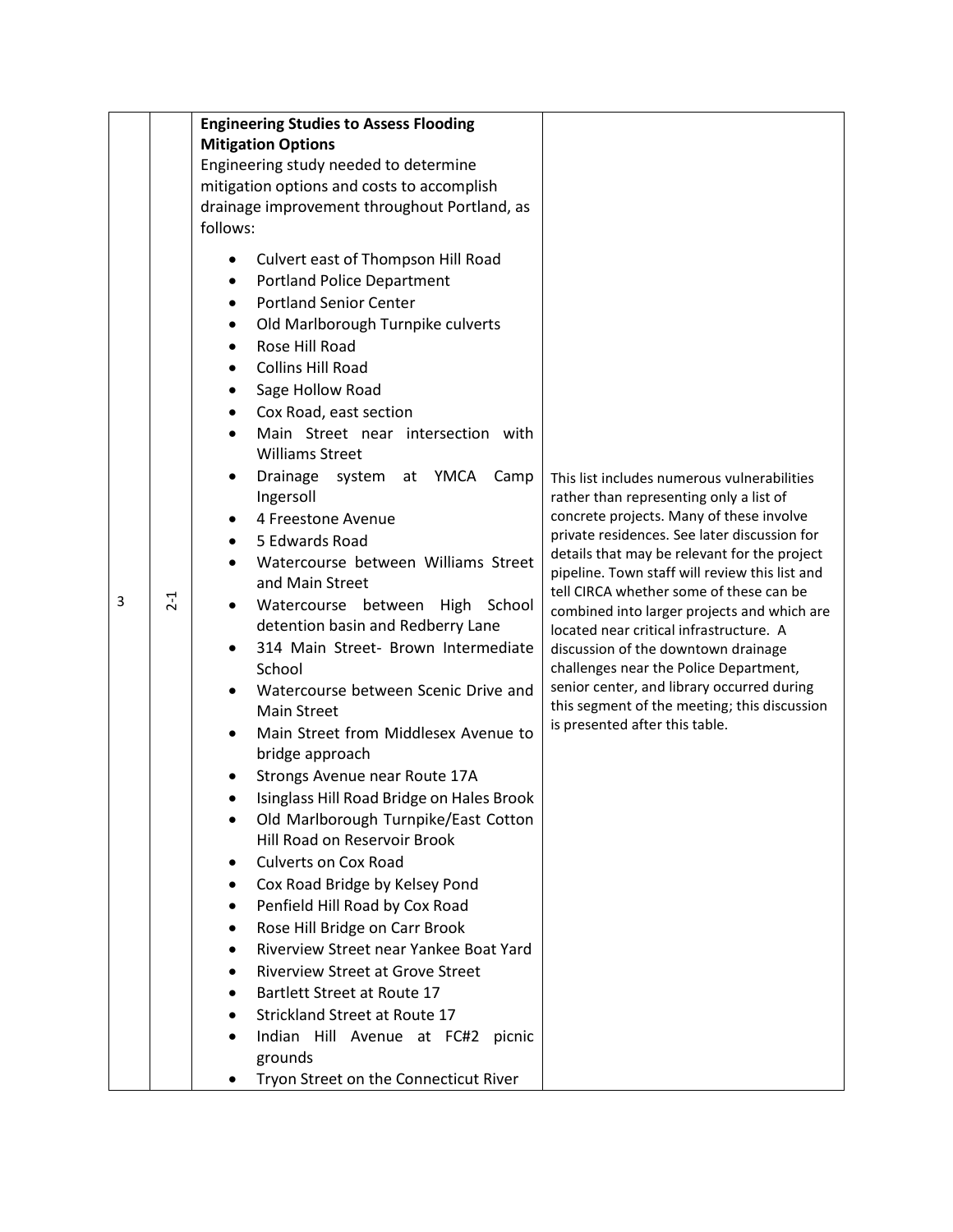| <b>Activity #</b> | Goal/Objective | <b>Activity Description</b>                                                                                                                                                                                                | <b>Status Reported by Location Planning Team</b>                                                                                                                                                                                                                                                                                                                                                                                                                           |
|-------------------|----------------|----------------------------------------------------------------------------------------------------------------------------------------------------------------------------------------------------------------------------|----------------------------------------------------------------------------------------------------------------------------------------------------------------------------------------------------------------------------------------------------------------------------------------------------------------------------------------------------------------------------------------------------------------------------------------------------------------------------|
|                   |                | Access Road to Coe Ave Sewer Pump<br>Station<br>Route 17A between Indian Hill Avenue<br>and Route 17<br><b>Riverview Street</b><br><b>Extension Street</b>                                                                 |                                                                                                                                                                                                                                                                                                                                                                                                                                                                            |
| 4                 | $1 - 1$        | <b>Ice Jam Planning</b><br>Develop and implement a plan to prevent roads<br>flooding throughout the town due to ice jams                                                                                                   | This has not been a major concern recently.<br>Occasionally ice will cause damage at the<br>marinas. Ice jam planning in general might<br>be better served at the COG level.                                                                                                                                                                                                                                                                                               |
| 5                 | $1-1, 3-1$     | <b>Earthquake Planning</b><br>Develop an Earthquake Recovery Plan to repair broken<br>water and sewer lines, and building or road damage in<br>the event of a large earthquake                                             | No direct progress for earthquake planning,<br>but incorporating other system/power<br>redundancies will help recovery capacity for<br>earthquakes as well.                                                                                                                                                                                                                                                                                                                |
| 6                 | $1 - 1, 3 - 1$ | <b>Wildfire Planning</b><br>Develop and implement a wildfire protection plan                                                                                                                                               | Portland works closely with DEEP to utilize<br>their tracking system, but fire-fighting<br>responsibilities typically fall to the town<br>rather than the state (even in the state<br>forest). Most of the Portland open space is<br>quite green, and not as prone to burning.                                                                                                                                                                                             |
| 7                 | $2 - 1$        | <b>Install Water Storage Tanks</b><br>Install water storage tanks adjacent to state forest to<br>ensure ample water supply during a large fire                                                                             | Existing water sources are used to fill the<br>tankers. The town has off-road vehicles with<br>tanks (500 gallons) that can be brought into<br>the woods to fight fires. Tankers can also be<br>brought in from other towns. The old<br>reservoir is at one end of the state forest<br>and Kelsey Pond at another access point;<br>these are reportedly good sources of water.<br>A hydrant near the old reservoir is available<br>and shuttles can be run from this area. |
| 8                 | $2-1$          | Mitigate Severe Repetitive Loss/Repetitive Loss<br><b>Properties</b><br>Research grant options to acquire Severe Repetitive<br>Loss and Repetitive Loss properties and convert to<br>open space and implement if possible. | No acquisition has occurred; landowners are<br>not interested. In general, people enjoy<br>living near the Connecticut River. Access is<br>more of a concern here than direct damage<br>to the properties.                                                                                                                                                                                                                                                                 |

## **Open Discussion:**

- The high school is the main shelter and it has a generator for standby power.
- Flooding and Critical Infrastructure: The area behind the police station has experienced consistent flooding challenges that affect the police department and the senior center. The library is also in this area, although it has experienced a lesser degree of flood damage. This area has been delineated as a CIRCA Zone of Shared Risk.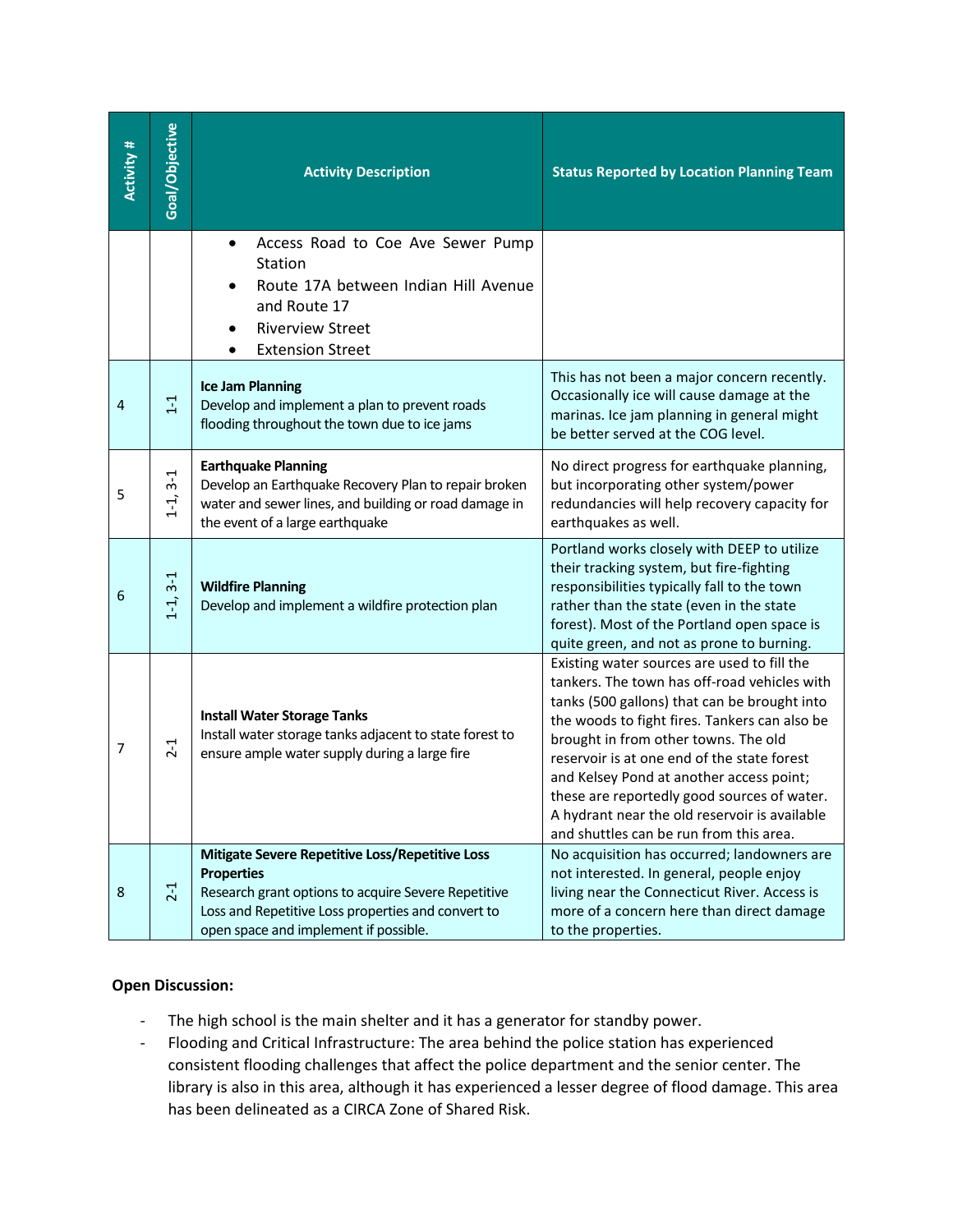- $\circ$  The senior center is sometimes used as a temporary and/or backup shelter. The library can be used as a cooling center.
- o The police station has a generator.
- $\circ$  They've had consistent flood damage and insurance issues in this area, including damage in the senior center elevator shaft that was very expensive to fix.
- $\circ$  There has been some discussion of linking the library to the power from the senior center.
- $\circ$  Contributing factors here include an aged, undersized brownstone culvert that runs under a private residence at Freestone Avenue and backs up from Main Street, as well as topography that creates a bowl. When the parking lot floods, water runs down a tapered sidewalk and through double doors in the basement of the senior center. This damages the elevator and elevator mechanicals. There is a drain by these doors but when the water table is high enough the drain is ineffective.
- $\circ$  The Town's drainage system discharges to the DOT's drainage system along Route 17A. Engineering studies have been done in the past for this area, investigating the possibility of bringing the water out to the system farther north on Route 17A to be discharged elsewhere. Regardless of these solutions, stormwater still needs to be delivered and discharged to the DOT's system.
- $\circ$  This issue becomes especially pressing when a lot of rain falls straight down in a short time. Two to three inches of rain in a short duration is reportedly a problem.
- $\circ$  David described this potential opportunity area as similar to the City of Danbury's challenges along East Ditch and Main Street, which ultimately was advanced to the design phase under Resilient Connecticut 1.0. The Town of Portland may be interested in a resiliency project focused on this area.
- Town staff confirmed that the Scenic Drive area should be delineated as a CIRCA Zone of Shared Risk.
- The stream from the reservoir that runs along Old Marlborough Turnpike is flashy and affected by other sources of water such as an old cranberry bog.
- Sewer pumping stations on Riverview Avenue and Indian Hill Avenue were relocated to reduce flood risks.
- Extreme heat has not been a major concern for the town so far, and people seem able to cope using the existing resources.
- There is a van service that generally assists the elderly with medical services; this could be used to assist for improving access to the cooling centers if needed.
- Exchange Club Property / Fairgrounds Along CT River: Seasonal (spring) floods happen every year and significant erosion has occurred along the riverbank. The Exchange Club owns this property and the fair leases the property from the Exchange Club to serve as the fairgrounds. The property is becoming increasingly wet for a longer period of time each year. Beavers have also exacerbated the issue, especially along the watercourse adjacent to the barn. The fair has been looking for other properties to use in the future. When it rains, the water stays on the property, and in order to hold the fair there needs to be a long stretch of dry weather. Despite the private ownership, the property provides public access and recreational space.
- The past 3-4 years have become increasingly wet larger volumes of water are falling at one time.